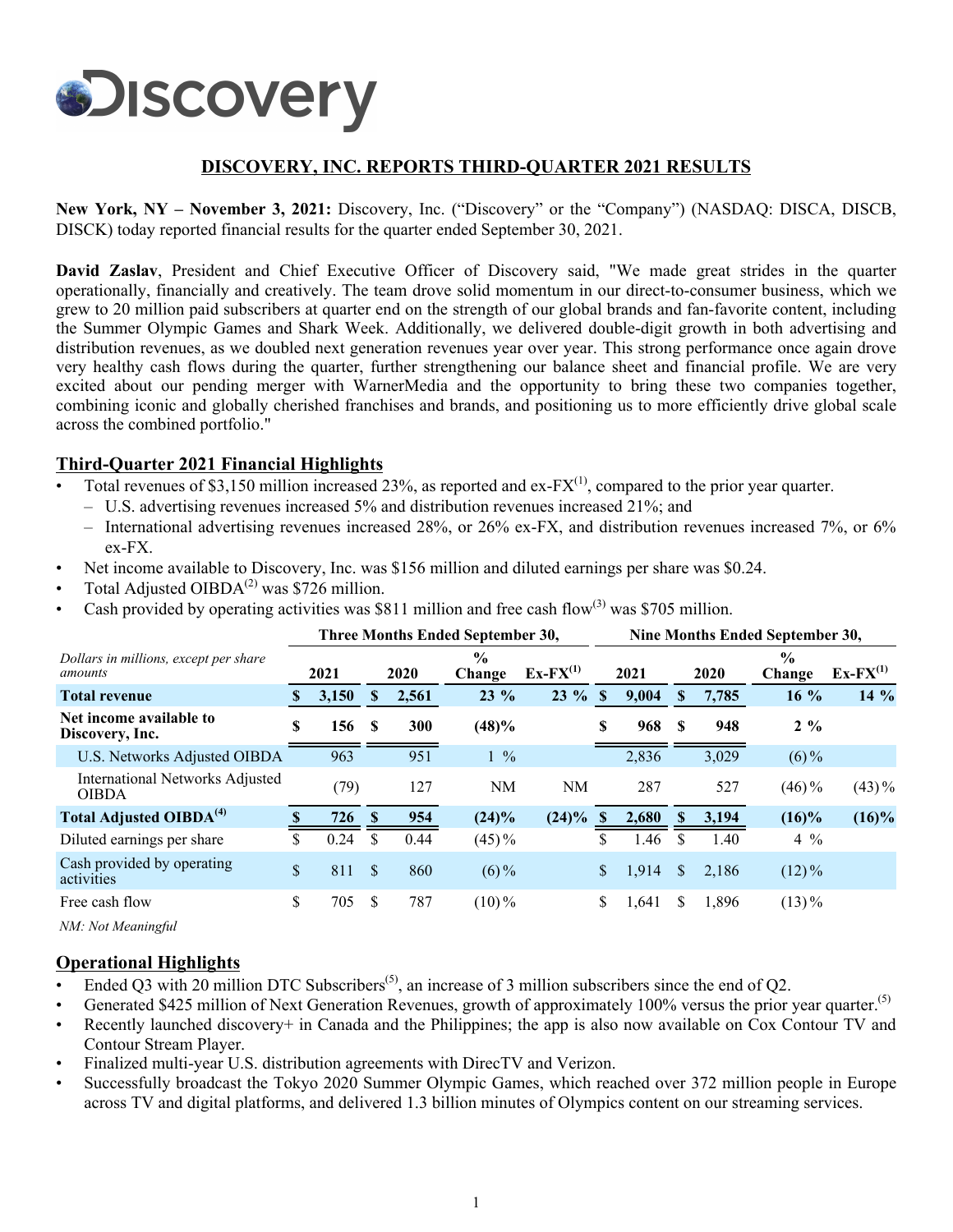# **Segment Results U.S. Networks**

|                                                             |    |       |     | Three Months Ended September 30, |            | Nine Months Ended September 30, |       |    |       |                 |  |  |  |
|-------------------------------------------------------------|----|-------|-----|----------------------------------|------------|---------------------------------|-------|----|-------|-----------------|--|--|--|
| Dollars in millions                                         |    | 2021  |     | 2020                             | % Change   |                                 | 2021  |    | 2020  | % Change        |  |  |  |
| Advertising                                                 | ъ. | 991   | -S  | 941                              | $5\%$ \$   |                                 | 3,090 | -S | 2,964 | $4\%$           |  |  |  |
| <b>Distribution</b>                                         |    | 841   |     | 696                              | $21\%$     |                                 | 2,465 |    | 2,143 | 15 %            |  |  |  |
| Other                                                       |    | 26    |     | 22                               | 18 %       |                                 | 82    |    | 64    | 28 %            |  |  |  |
| Total revenues                                              | S  | 1,858 | - S | 1,659                            | $12 \%$ \$ |                                 | 5,637 | -S | 5,171 | $9\%$           |  |  |  |
| Costs of revenues, excluding<br>depreciation & amortization |    | 459   |     | 445                              | $3\%$      |                                 | 1.339 |    | 1,334 | $- \frac{9}{6}$ |  |  |  |
| Selling, general & administrative <sup>(6)</sup>            |    | 436   |     | 263                              | 66 %       |                                 | 1.462 |    | 808   | 81 %            |  |  |  |
| <b>Adjusted OIBDA</b>                                       |    | 963   |     | 951                              | $1%$ \$    |                                 | 2,836 |    | 3,029 | $(6)\%$         |  |  |  |

# **Third-Quarter 2021**

- Total U.S. Networks revenues increased 12% to \$1,858 million compared to the prior year quarter.
	- Advertising revenue increased 5% primarily due to higher pricing, the continued monetization of content offerings on our next generation platforms, and higher inventory, partially offset by lower overall ratings and secular declines in the pay-TV ecosystem.
	- Distribution revenue increased 21% primarily driven by discovery+ and increases in contractual affiliate rates, partially offset by a decline in linear subscribers.
	- Subscribers to our fully distributed linear networks at September 30, 2021 were 3% lower than at September 30, 2020. Total subscribers to our linear networks were 8% lower, or 4% lower excluding the impact from the sale of our Great American Country linear network.
- Total operating expenses increased 26% to \$895 million compared to the prior year quarter.
	- Costs of revenues increased 3% primarily due to third-party app store fees and our growing content investment in discovery+.
	- SG&A expenses increased 66% primarily due to higher marketing-related expenses to support discovery+.
- Adjusted OIBDA increased 1% to \$963 million compared to the prior year quarter.

## **International Networks**

|                                                             |   |       |               |      | Three Months Ended September 30, |         | Nine Months Ended September 30, |       |              |       |                         |           |  |  |  |  |
|-------------------------------------------------------------|---|-------|---------------|------|----------------------------------|---------|---------------------------------|-------|--------------|-------|-------------------------|-----------|--|--|--|--|
| Dollars in millions                                         |   | 2021  |               | 2020 | $\frac{0}{0}$<br>Change          | Ex-FX   |                                 | 2021  |              | 2020  | $\frac{0}{0}$<br>Change | Ex-FX     |  |  |  |  |
| Advertising                                                 | S | 467   | \$.           | 365  | 28 %                             | $26\%$  | <sup>S</sup>                    | ,420  | <sup>S</sup> | 1,017 | 40 $\%$                 | $32 \%$   |  |  |  |  |
| Distribution                                                |   | 538   |               | 503  | $7\%$                            | $6\%$   |                                 | 1,592 |              | 1,504 | $6\%$                   | $4\%$     |  |  |  |  |
| Other                                                       |   | 290   |               | 34   | <b>NM</b>                        | NM      |                                 | 363   |              | 87    | <b>NM</b>               | <b>NM</b> |  |  |  |  |
| Total revenues                                              | S | ,295  | S             | 902  | 44 %                             | 43 %    | <sup>S</sup>                    | 3,375 | -S           | 2,608 | 29 %                    | $25\%$    |  |  |  |  |
| Costs of revenues, excluding<br>depreciation & amortization |   | 1,072 |               | 554  | $94\%$                           | $92\%$  |                                 | 2,218 |              | 1,389 | $60\%$                  | 52 $\%$   |  |  |  |  |
| Selling, general & administrative <sup>(6)</sup>            |   | 302   |               | 221  | $37 \%$                          | $32 \%$ |                                 | 870   |              | 692   | $26\%$                  | $19\%$    |  |  |  |  |
| Adjusted OIBDA                                              |   | (79)  | <sup>\$</sup> | 127  | <b>NM</b>                        | $NM \$  |                                 | 287   |              | 527   | $(46)\%$                | (43)%     |  |  |  |  |
|                                                             |   |       |               |      |                                  |         |                                 |       |              |       |                         |           |  |  |  |  |

 *NM: Not Meaningful*

## **Third-Quarter 2021**

- Total International Networks revenues increased 44% to \$1,295 million, or 43% ex-FX, compared to the prior year quarter.
	- Advertising revenue increased 28%, or 26% ex-FX, primarily driven by improved overall performance in all regions as advertising markets continued to recover from the impact of COVID-19, as well as benefiting from the broadcast of the Summer Olympics throughout Europe.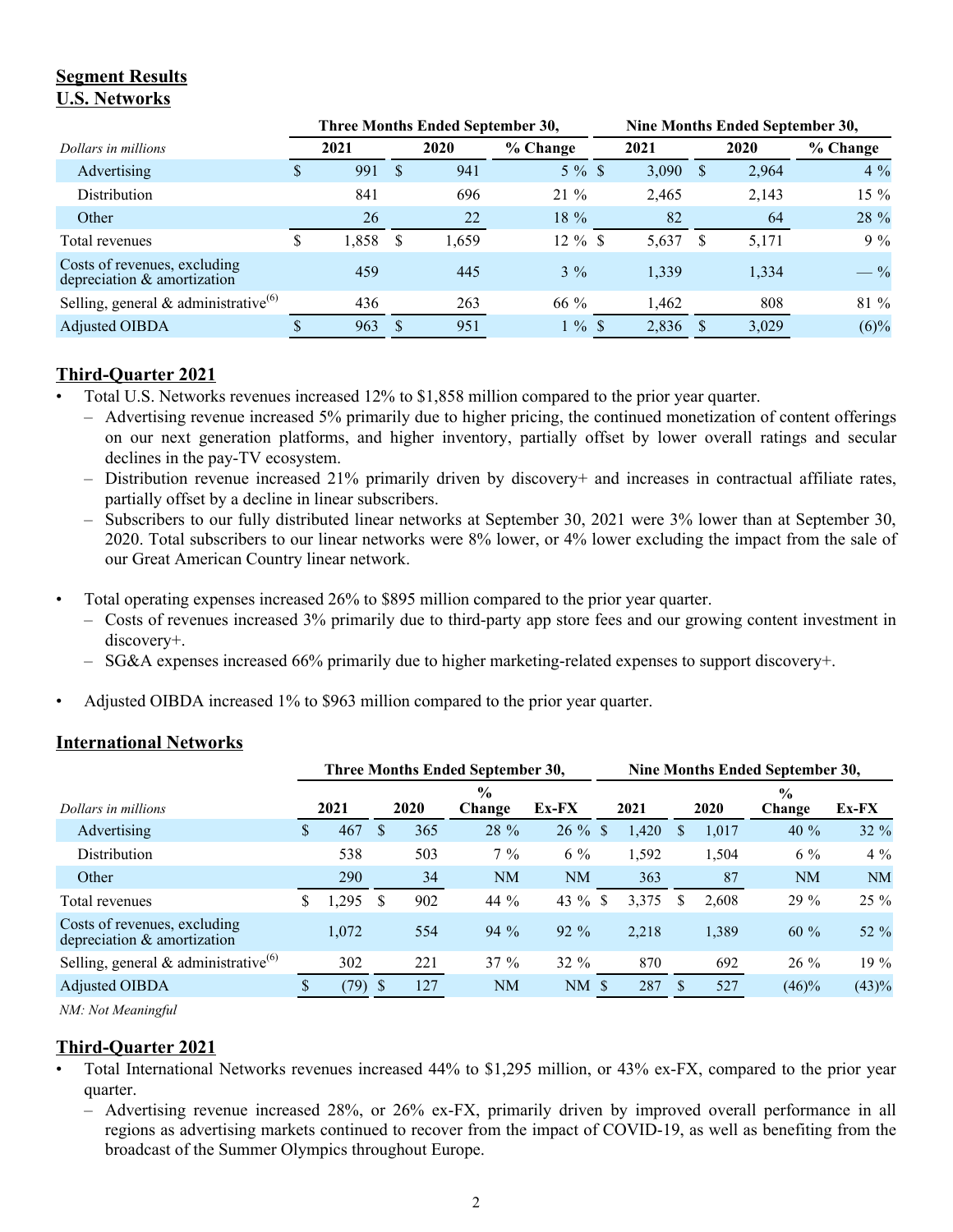- Distribution revenue increased 7%, or 6% ex-FX, primarily due to higher Next Generation Revenues driven by discovery+ subscriber growth, partially offset by lower contractual affiliate rates in some European markets.
- Other revenues increased to \$290 million, driven by sublicensing of Olympics sports rights to broadcast networks throughout Europe.
- Total operating expenses increased 77% to \$1,374 million, or 75% ex-FX, compared to the prior year quarter.
	- Costs of revenues increased 94%, or 92% ex-FX, primarily due to costs related to the Olympics, and to a lesser extent European sporting events and leagues returning to a more normalized schedule, as well as higher content investment to support discovery+.
	- SG&A increased 37%, or 32% ex-FX, primarily due to higher marketing-related expenses to support discovery+ and the Olympics, and to a lesser extent, personnel costs to support discovery+.
- Adjusted OIBDA of \$(79) million decreased \$206 million compared to the prior year quarter, or decreased \$205 million ex-FX.

## **Free Cash Flow**

Third quarter 2021 cash provided by operating activities decreased to \$811 million from \$860 million in the prior year quarter. Free cash flow decreased to \$705 million from \$787 million, primarily attributable to higher content spend for our direct-to-consumer platforms and the Olympics, partially offset by improvements in working capital.

## **Other**

## **Interest Rate Derivative Contracts**

In anticipation of the proposed transaction with WarnerMedia, the Company executed various interest rate derivative contracts with a total notional value of \$15 billion during the third quarter. The objective of these contracts is to partially mitigate interest rate risk associated with the expected issuance of future debt to finance the cash portion of the proposed WarnerMedia transaction. The contracts did not receive hedging designation for accounting purposes. As such, changes in the fair value of the derivative contracts are recognized in "Other income (expense), net" in the consolidated statements of operations, which could create volatility in "Net income" in the coming quarters until the closing of the proposed transaction with WarnerMedia. The financial impact during the third quarter was \$106 million.

# **2021 Outlook(7)**

Discovery may provide forward-looking commentary in connection with this earnings announcement on its quarterly earnings conference call. Details on how to access the audio webcast are included below.

## **Earnings Conference Call Information**

Discovery will host a conference call today, November 3, 2021 at 8:00 a.m. ET, to discuss its third quarter 2021 results. To listen to the audio webcast of the earnings call, please visit the Investor Relations section of the Corporate website at https://corporate.discovery.com/.

## **Cautionary Statement Concerning Forward-Looking Statements**

This press release contains certain "forward-looking statements" within the meaning of the Private Securities Litigation Reform Act of 1995. These forward-looking statements are based on current expectations, forecasts and assumptions that involve risks and uncertainties and on information available to the Company as of the date hereof. The Company's actual results could differ materially from those stated or implied due to risks and uncertainties associated with its business, which include the risk factors disclosed in its 2020 Annual Report on Form 10-K filed with the SEC on February 22, 2021 and its Quarterly Report on Form 10-Q for the quarter ended September 30, 2021, expected to be filed on or before November 9, 2021.

Forward-looking statements include statements regarding the Company's expectations, beliefs, intentions or strategies regarding the future, and can be identified by forward-looking words such as "anticipate," "believe," "could," "continue," "estimate," "expect," "intend," "may," "should," "will" and "would" or similar words. Forward-looking statements in this release include, without limitation, statements regarding investing in the Company's programming, strategic growth initiatives, changes in the pay-TV ecosystem, the timing and effects of its pending transaction with AT&T Inc. and WarnerMedia and related transactions, and the impact of COVID-19. Actual results may differ materially from the results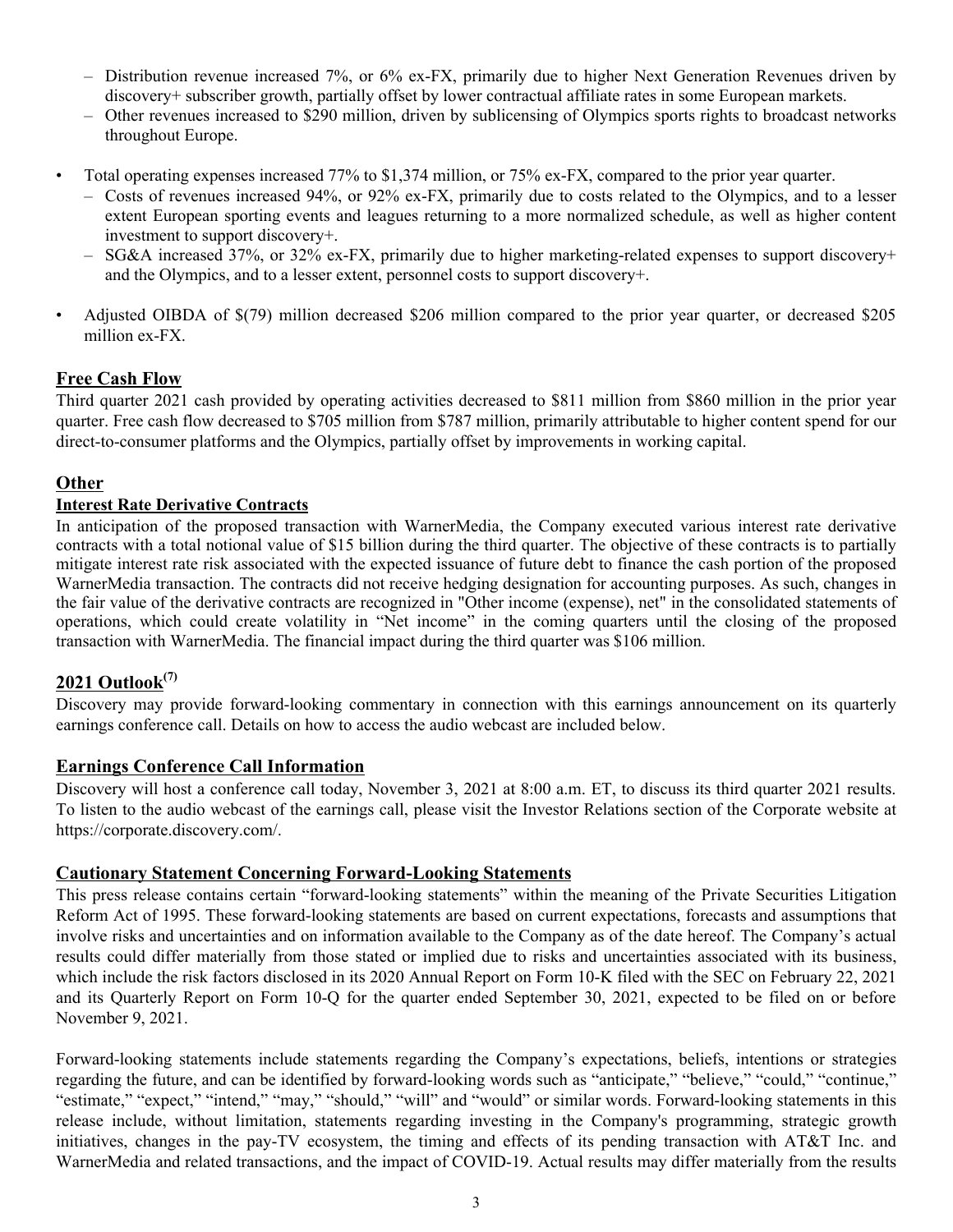predicted due to risks and uncertainties, including the Company's ability to complete, integrate, maintain and obtain the anticipated benefits and synergies from its proposed transaction to combine the Company's business with AT&T's WarnerMedia. The Company expressly disclaims any obligation or undertaking to disseminate any updates or revisions to any forward-looking statement contained herein to reflect any change in the Company's expectations with regard thereto or any change in events, conditions or circumstances on which any such statement is based.

## **Non-GAAP Financial Measures**

In addition to the results prepared in accordance with U.S. generally accepted accounting principles ("GAAP") provided in this release, the Company has presented Adjusted OIBDA and free cash flow. These non-GAAP measures should be considered in addition to, but not as a substitute for, operating income, net income, earnings per diluted share and other measures of financial performance reported in accordance with GAAP. Please review the supplemental financial schedules for reconciliations to the most comparable GAAP measures.

#### **About Discovery**

Discovery, Inc. (Nasdaq: DISCA, DISCB, DISCK) is a global leader in real life entertainment, serving a passionate audience of superfans around the world with content that inspires, informs and entertains. Discovery delivers over 8,000 hours of original programming each year and has category leadership across deeply loved content genres around the world. Available in over 220 countries and territories and nearly 50 languages, Discovery is a platform innovator, reaching viewers on all screens, including TV Everywhere products such as the GO portfolio of apps; direct-to-consumer streaming services such as discovery+, Food Network Kitchen and MotorTrend OnDemand; digital-first and social content from Group Nine Media; a landmark natural history and factual content partnership with the BBC; and a strategic alliance with PGA TOUR to create the international home of golf. Discovery's portfolio of premium brands includes Discovery Channel, HGTV, Food Network, TLC, Investigation Discovery, Travel Channel, MotorTrend, Animal Planet, Science Channel, and the multi-platform JV with Chip and Joanna Gaines, Magnolia Network, as well as OWN: Oprah Winfrey Network in the U.S., Discovery Kids in Latin America, and Eurosport, the leading provider of locally relevant, premium sports and Home of the Olympic Games across Europe. For more information, please visit corporate.discovery.com and follow @DiscoveryIncTV across social platforms.

## **Contacts**

Nathaniel Brown (212) 548-5959 Andrew Slabin (212) 548-5544 nathaniel\_brown@discovery.com andrew\_slabin@discovery.com

## **Media Investor Relations**

Peter Lee (212) 548-5907

peter\_lee@discovery.com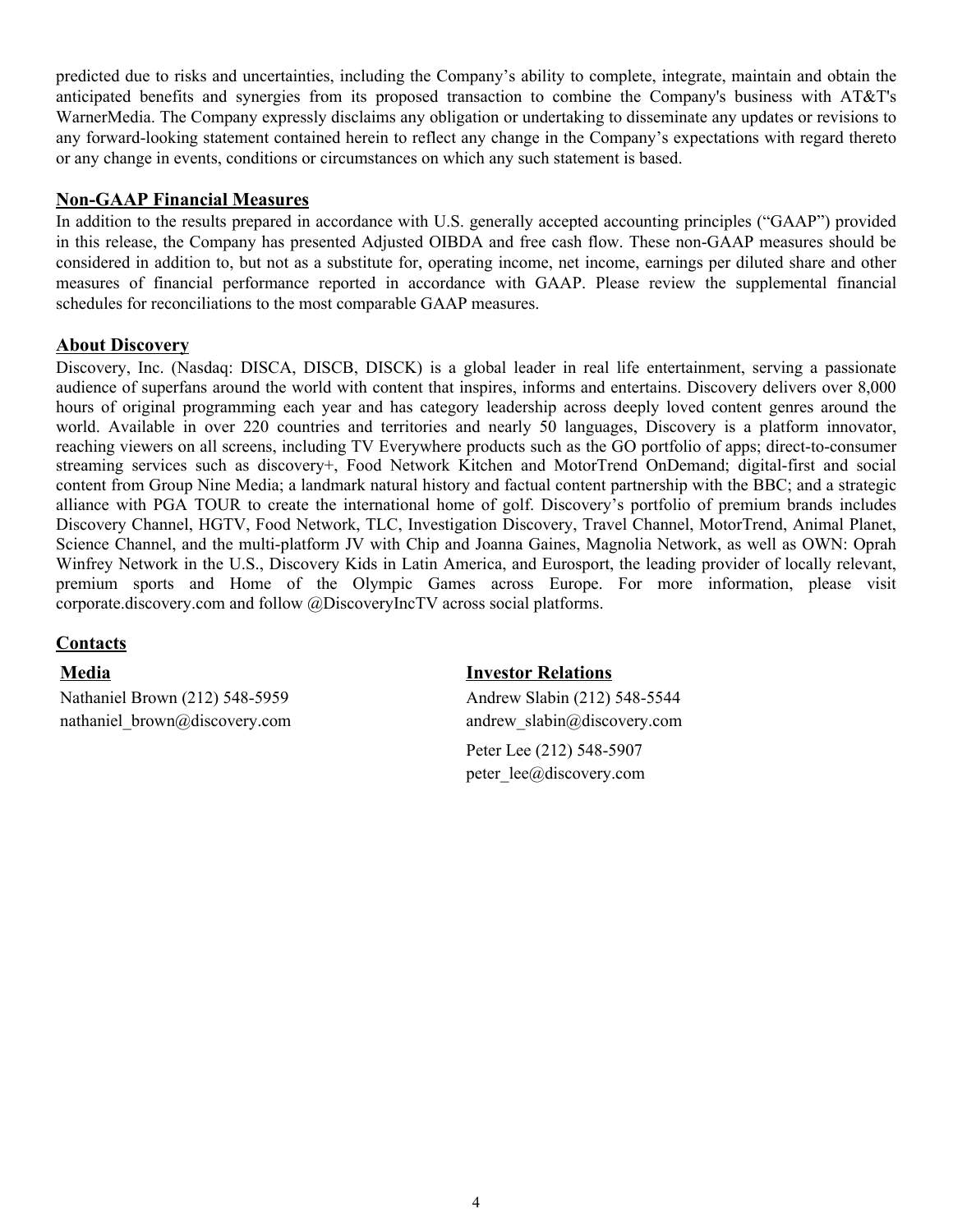#### **DISCOVERY, INC. CONSOLIDATED STATEMENTS OF OPERATIONS (unaudited; in millions, except per share amounts)**

|                                                                                             |             |                 |                    | Three Months Ended September 30, | Nine Months Ended September 30, |       |               |       |  |
|---------------------------------------------------------------------------------------------|-------------|-----------------|--------------------|----------------------------------|---------------------------------|-------|---------------|-------|--|
|                                                                                             |             | 2021            |                    | 2020                             |                                 | 2021  |               | 2020  |  |
| Revenues:                                                                                   |             |                 |                    |                                  |                                 |       |               |       |  |
| Advertising                                                                                 | \$          | 1,458           | $\mathbf{\$}$      | 1,306                            | \$                              | 4,510 | \$            | 3,981 |  |
| Distribution                                                                                |             | 1,379           |                    | 1,199                            |                                 | 4,057 |               | 3,647 |  |
| Other                                                                                       |             | 313             |                    | 56                               |                                 | 437   |               | 157   |  |
| Total revenues                                                                              |             | 3,150           |                    | 2,561                            |                                 | 9,004 |               | 7,785 |  |
| Costs and expenses:                                                                         |             |                 |                    |                                  |                                 |       |               |       |  |
| Costs of revenues, excluding depreciation and<br>amortization                               |             | 1,529           |                    | 1,003                            |                                 | 3,553 |               | 2,731 |  |
| Selling, general and administrative                                                         |             | 944             |                    | 633                              |                                 | 2,947 |               | 1,913 |  |
| Depreciation and amortization                                                               |             | 341             |                    | 341                              |                                 | 1,043 |               | 1,001 |  |
| Impairment of goodwill and other intangible assets                                          |             |                 |                    |                                  |                                 |       |               | 38    |  |
| Restructuring and other charges                                                             |             | $7\overline{ }$ |                    | 53                               |                                 | 29    |               | 75    |  |
| Gain on disposition                                                                         |             |                 |                    |                                  |                                 | (72)  |               |       |  |
| Total costs and expenses                                                                    |             | 2,821           |                    | 2,030                            |                                 | 7,500 |               | 5,758 |  |
| Operating income                                                                            |             | 329             |                    | 531                              |                                 | 1,504 |               | 2,027 |  |
| Interest expense, net                                                                       |             | (159)           |                    | (161)                            |                                 | (479) |               | (485) |  |
| Loss on extinguishment of debt                                                              |             | (6)             |                    | (5)                              |                                 | (10)  |               | (76)  |  |
| Loss from equity investees, net                                                             |             | (9)             |                    | (18)                             |                                 | (20)  |               | (62)  |  |
| Other income (expense), net                                                                 |             | $78\,$          |                    | (28)                             |                                 | 255   |               | (92)  |  |
| Income before income taxes                                                                  |             | 233             |                    | 319                              |                                 | 1,250 |               | 1,312 |  |
| Income tax (expense) benefit                                                                |             | (36)            |                    | 11                               |                                 | (144) |               | (275) |  |
| Net income                                                                                  |             | 197             |                    | 330                              |                                 | 1,106 |               | 1,037 |  |
| Net income attributable to noncontrolling interests                                         |             | (32)            |                    | (29)                             |                                 | (116) |               | (82)  |  |
| Net income attributable to redeemable noncontrolling<br>interests                           |             | (9)             |                    | (1)                              |                                 | (22)  |               | (7)   |  |
| Net income available to Discovery, Inc.                                                     | $\mathbb S$ | 156             | $\mathbb S$        | 300                              | \$                              | 968   | \$            | 948   |  |
| Net income per share available to Discovery, Inc. Series A, B<br>and C common stockholders: |             |                 |                    |                                  |                                 |       |               |       |  |
| Basic                                                                                       | \$          | 0.24            | $\mathbb S$        | 0.44                             | \$                              | 1.47  | \$            | 1.40  |  |
| Diluted                                                                                     | \$          | 0.24            | $\mathbf{\hat{s}}$ | 0.44                             | $\mathbf S$                     | 1.46  | $\mathsf{\$}$ | 1.40  |  |
| Weighted average shares outstanding:                                                        |             |                 |                    |                                  |                                 |       |               |       |  |
| <b>Basic</b>                                                                                |             | 506             |                    | 505                              |                                 | 503   |               | 510   |  |
| Diluted                                                                                     |             | 663             |                    | 672                              |                                 | 665   |               | 677   |  |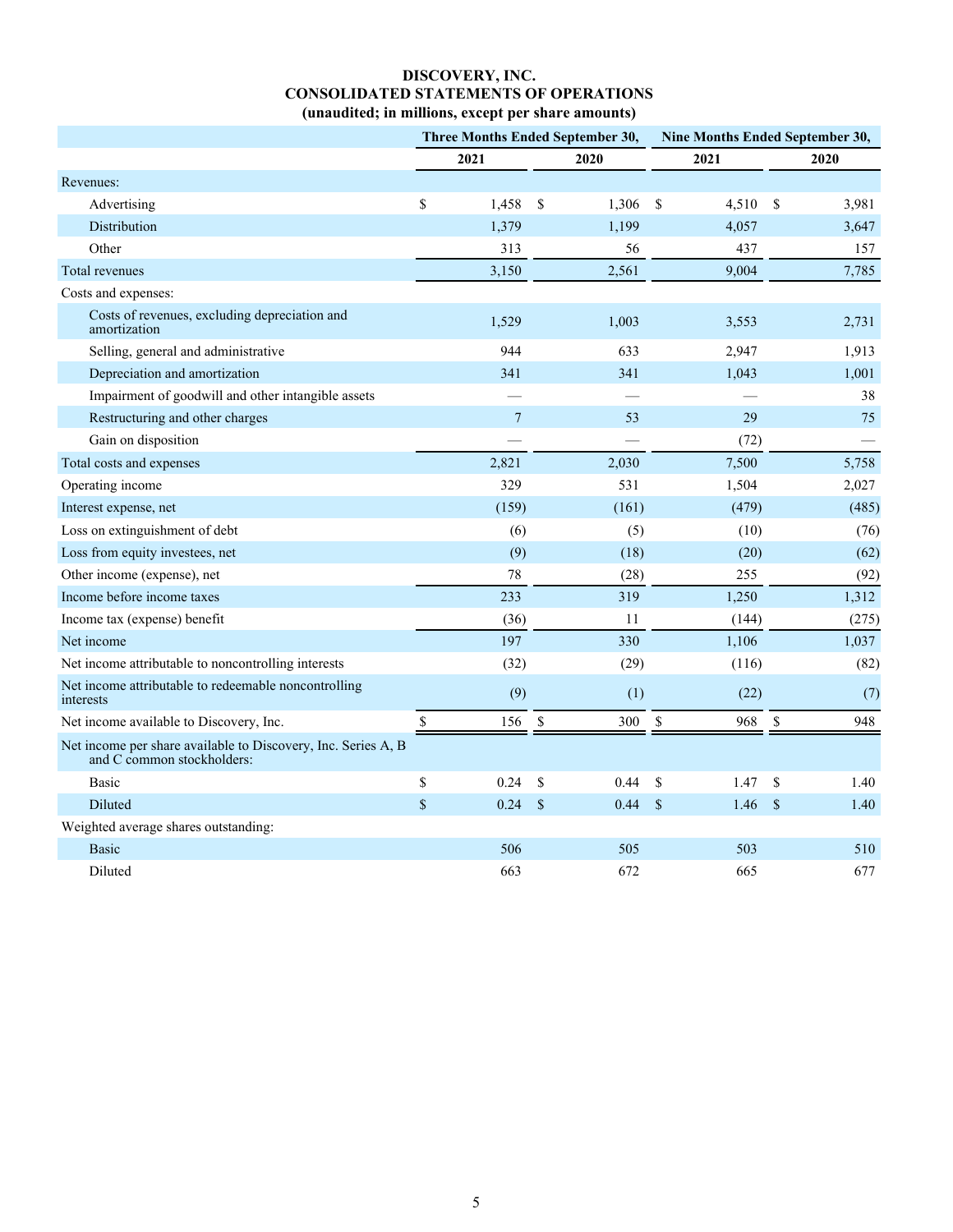#### **DISCOVERY, INC. CONSOLIDATED BALANCE SHEETS (unaudited; in millions, except par value)**

|                                                                                                                                    | September 30, 2021 | <b>December 31, 2020</b> |
|------------------------------------------------------------------------------------------------------------------------------------|--------------------|--------------------------|
| <b>ASSETS</b>                                                                                                                      |                    |                          |
| Current assets:                                                                                                                    |                    |                          |
| Cash and cash equivalents                                                                                                          | \$<br>3,116        | $\mathbf{\$}$<br>2,091   |
| Receivables, net                                                                                                                   | 2,462              | 2,537                    |
| Content rights and prepaid license fees, net                                                                                       | 254                | 532                      |
| Prepaid expenses and other current assets                                                                                          | 824                | 970                      |
| Total current assets                                                                                                               | 6,656              | 6,130                    |
| Noncurrent content rights, net                                                                                                     | 3,688              | 3,439                    |
| Property and equipment, net                                                                                                        | 1,310              | 1,206                    |
| Goodwill                                                                                                                           | 12,957             | 13,070                   |
| Intangible assets, net                                                                                                             | 6,784              | 7,640                    |
| Other noncurrent assets                                                                                                            | 2,923              | 2,602                    |
| <b>Total assets</b>                                                                                                                | 34,318<br>\$       | $\mathcal{S}$<br>34,087  |
| <b>LIABILITIES AND EQUITY</b>                                                                                                      |                    |                          |
| Current liabilities:                                                                                                               |                    |                          |
| Accounts payable and accrued liabilities                                                                                           | \$<br>2,361        | \$<br>2,190              |
| Deferred revenues                                                                                                                  | 625                | 557                      |
| Current portion of debt                                                                                                            | 349                | 335                      |
| Total current liabilities                                                                                                          | 3,335              | 3,082                    |
| Noncurrent portion of debt                                                                                                         | 14,436             | 15,069                   |
| Deferred income taxes                                                                                                              | 1,248              | 1,534                    |
| Other noncurrent liabilities                                                                                                       | 1,901              | 2,019                    |
| <b>Total liabilities</b>                                                                                                           | 20,920             | 21,704                   |
| Commitments and contingencies                                                                                                      |                    |                          |
| Redeemable noncontrolling interests                                                                                                | 358                | 383                      |
| Equity:                                                                                                                            |                    |                          |
| Discovery, Inc. stockholders' equity:                                                                                              |                    |                          |
| Series A-1 convertible preferred stock: \$0.01 par value; 8 shares authorized, issued and<br>outstanding                           |                    |                          |
| Series C-1 convertible preferred stock: \$0.01 par value; 6 shares authorized; 4 and 5<br>shares issued and outstanding            |                    |                          |
| Series A common stock: \$0.01 par value; 1,700 shares authorized; 170 and 163 shares<br>issued; and 169 and 162 shares outstanding | 2                  | 2                        |
| Series B convertible common stock: \$0.01 par value; 100 shares authorized; 7 shares<br>issued and outstanding                     |                    |                          |
| Series C common stock: \$0.01 par value; 2,000 shares authorized; 559 and 547 shares<br>issued; and 330 and 318 shares outstanding | 5                  | 5                        |
| Additional paid-in capital                                                                                                         | 11,043             | 10,809                   |
| Treasury stock, at cost: 230 shares                                                                                                | (8,244)            | (8,244)                  |
| Retained earnings                                                                                                                  | 9,522              | 8,543                    |
| Accumulated other comprehensive loss                                                                                               | (717)              | (651)                    |
| Total Discovery, Inc. stockholders' equity                                                                                         | 11,611             | 10,464                   |
| Noncontrolling interests                                                                                                           | 1,429              | 1,536                    |
| Total equity                                                                                                                       | 13,040             | 12,000                   |
| Total liabilities and equity                                                                                                       | \$<br>34,318       | \$<br>34,087             |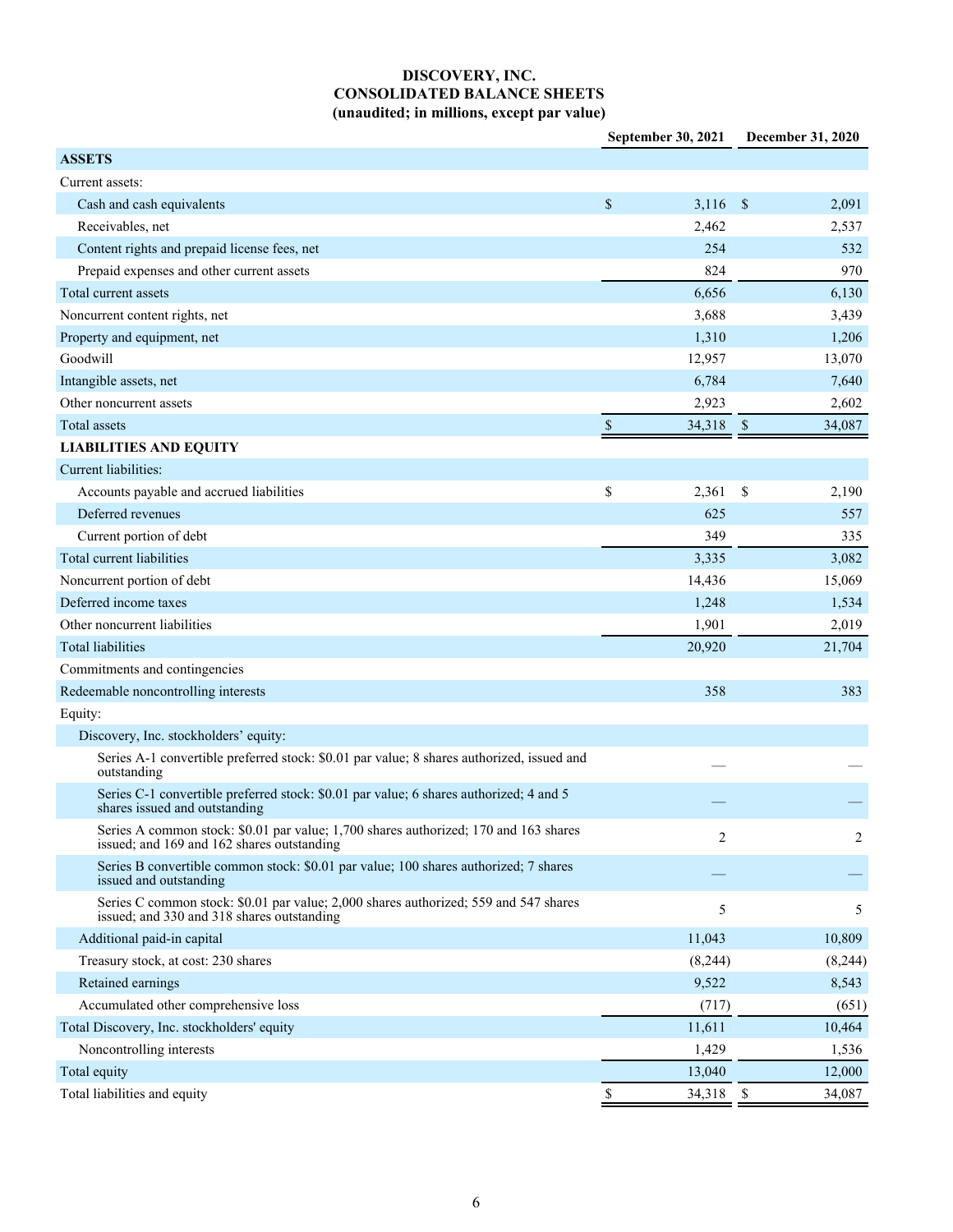#### **DISCOVERY, INC. CONSOLIDATED STATEMENTS OF CASH FLOWS (unaudited; in millions)**

|                                                                                           |             | Nine Months Ended September 30, |      |         |
|-------------------------------------------------------------------------------------------|-------------|---------------------------------|------|---------|
|                                                                                           |             | 2021                            |      | 2020    |
| <b>Operating Activities</b>                                                               |             |                                 |      |         |
| Net income                                                                                | \$          | 1,106                           | S    | 1,037   |
| Adjustments to reconcile net income to cash provided by operating activities:             |             |                                 |      |         |
| Content rights amortization and impairment                                                |             | 2,735                           |      | 2,118   |
| Depreciation and amortization                                                             |             | 1,043                           |      | 1,001   |
| Deferred income taxes                                                                     |             | (502)                           |      | (198)   |
| Share-based compensation expense                                                          |             | 134                             |      | 62      |
| Gain on disposition                                                                       |             | (72)                            |      |         |
| Equity in losses of equity method investee companies, including cash distributions        |             | 57                              |      | 96      |
| Gain on sale of investments                                                               |             | (20)                            |      |         |
| Loss on extinguishment of debt                                                            |             | 10                              |      | 76      |
| Impairment of goodwill and other intangible assets                                        |             |                                 |      | 38      |
| Other, net                                                                                |             | (147)                           |      | 34      |
| Changes in operating assets and liabilities, net of acquisitions and dispositions:        |             |                                 |      |         |
| Receivables, net                                                                          |             | 44                              |      | 156     |
| Content rights and payables, net                                                          |             | (2,578)                         |      | (2,100) |
| Accounts payable, accrued liabilities, deferred revenues and other noncurrent liabilities |             | 124                             |      | (166)   |
| Foreign currency, prepaid expenses and other assets, net                                  |             | (20)                            |      | 32      |
| Cash provided by operating activities                                                     |             | 1,914                           |      | 2,186   |
| <b>Investing Activities</b>                                                               |             |                                 |      |         |
| Purchases of property and equipment                                                       |             | (273)                           |      | (290)   |
| Proceeds from sales and maturities of investments and dissolution of joint venture        |             | 498                             |      | 67      |
| Investments in and advances to equity investments                                         |             | (137)                           |      | (141)   |
| (Payments for) proceeds from derivative instruments, net                                  |             | (102)                           |      | 85      |
| Purchases of investments                                                                  |             | (103)                           |      | (250)   |
| Business acquisitions, net of cash acquired                                               |             |                                 |      | (26)    |
| Other investing activities, net                                                           |             | 87                              |      | 5       |
| Cash used in investing activities                                                         |             | (30)                            |      | (550)   |
| <b>Financing Activities</b>                                                               |             |                                 |      |         |
| Principal repayments of debt, including premiums to par value and discount payment        |             | (574)                           |      | (2,193) |
| Borrowings from debt, net of discount and issuance costs                                  |             |                                 |      | 1,979   |
| Distributions to noncontrolling interests and redeemable noncontrolling interests         |             | (231)                           |      | (216)   |
| Purchase of redeemable noncontrolling interests                                           |             | (31)                            |      |         |
| Repurchases of stock                                                                      |             |                                 |      | (741)   |
| Principal repayments of revolving credit facility                                         |             |                                 |      | (500)   |
| Borrowings under revolving credit facility                                                |             |                                 |      | 500     |
| Other financing activities, net                                                           |             | 25                              |      | (101)   |
| Cash used in financing activities                                                         |             | (811)                           |      | (1,272) |
| Effect of exchange rate changes on cash, cash equivalents, and restricted cash            |             | (69)                            |      | 40      |
| Net change in cash, cash equivalents, and restricted cash                                 |             | 1,004                           |      | 404     |
| Cash, cash equivalents, and restricted cash, beginning of period                          |             | 2,122                           |      | 1,552   |
| Cash, cash equivalents, and restricted cash, end of period                                | $\mathbb S$ | 3,126                           | $\$$ | 1,956   |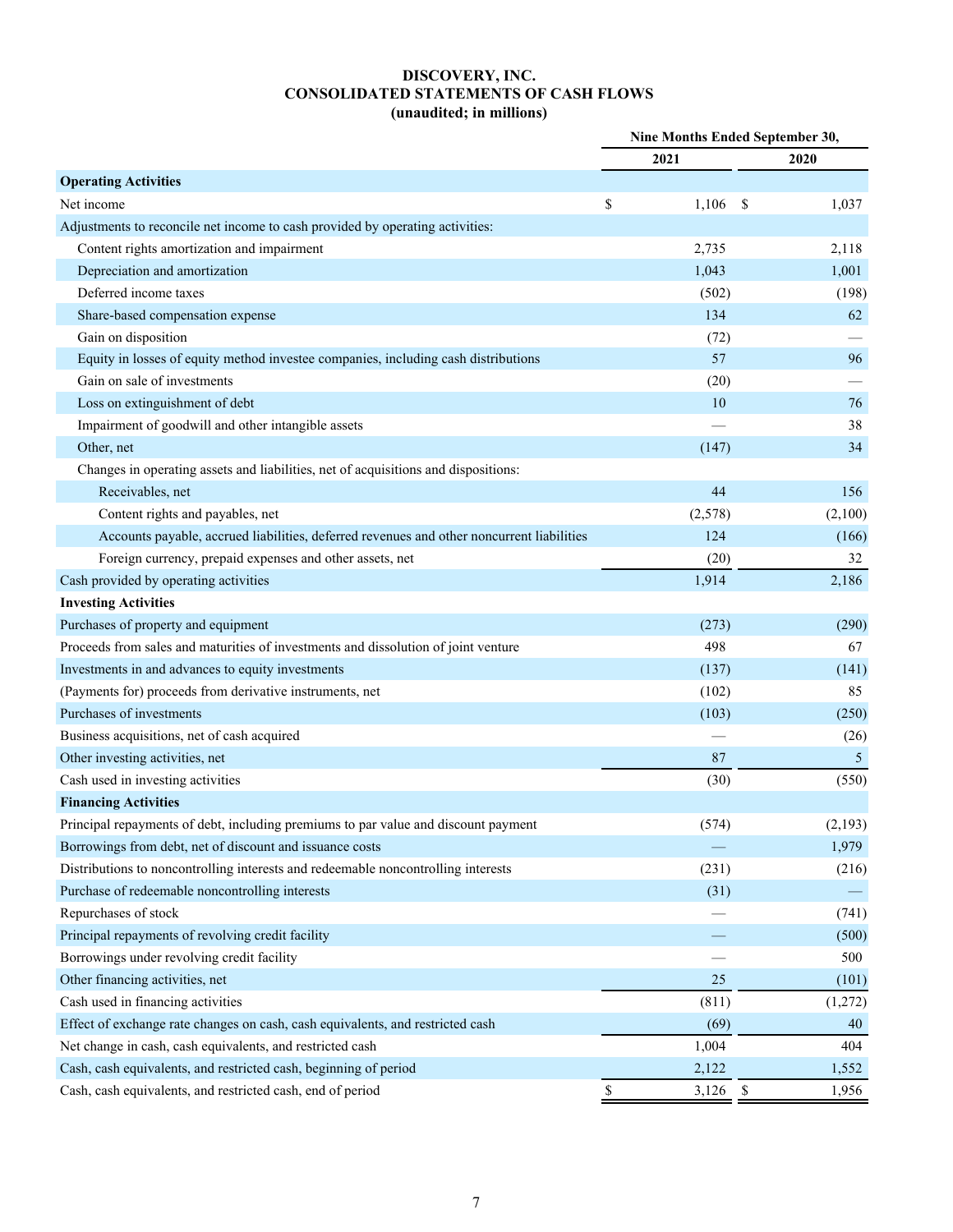## **DISCOVERY, INC. SUPPLEMENTAL FINANCIAL DATA RECONCILIATION OF NET INCOME TO ADJUSTED OPERATING INCOME BEFORE DEPRECIATION AND AMORTIZATION**

#### **(unaudited; in millions)**

|                                                                   |                      |     |                    |                                         | Three Months Ended September 30, 2021                              |                    |              |
|-------------------------------------------------------------------|----------------------|-----|--------------------|-----------------------------------------|--------------------------------------------------------------------|--------------------|--------------|
|                                                                   | <b>U.S. Networks</b> |     |                    | <b>International</b><br><b>Networks</b> | Corporate, Inter-<br>segment<br><b>Eliminations</b> , and<br>Other |                    | <b>Total</b> |
| Net income available to Discovery, Inc.                           |                      |     |                    |                                         |                                                                    | $\mathbf S$        | 156          |
| Net income attributable to redeemable noncontrolling<br>interests |                      |     |                    |                                         |                                                                    |                    | 9            |
| Net income attributable to noncontrolling interests               |                      |     |                    |                                         |                                                                    |                    | 32           |
| Income tax expense                                                |                      |     |                    |                                         |                                                                    |                    | 36           |
| Other income, net                                                 |                      |     |                    |                                         |                                                                    |                    | (78)         |
| Loss from equity investees, net                                   |                      |     |                    |                                         |                                                                    |                    | 9            |
| Loss on extinguishment of debt                                    |                      |     |                    |                                         |                                                                    |                    | 6            |
| Interest expense, net                                             |                      |     |                    |                                         |                                                                    |                    | 159          |
| Operating income (loss)                                           |                      | 738 | $\mathbf{\hat{S}}$ | (174)                                   | $\mathcal{S}$<br>(235)                                             | $\mathbf{\hat{s}}$ | 329          |
| Depreciation and amortization                                     |                      | 222 |                    | 90                                      | 29                                                                 |                    | 341          |
| Employee share-based compensation                                 |                      |     |                    |                                         | 36                                                                 |                    | 36           |
| Restructuring and other charges                                   |                      | 4   |                    | 4                                       | (1)                                                                |                    | 7            |
| Transaction and integration costs                                 |                      |     |                    |                                         | 13                                                                 |                    | 13           |
| Inter-segment eliminations                                        |                      | (1) |                    |                                         |                                                                    |                    |              |
| <b>Adjusted OIBDA</b>                                             | $\mathbf{\hat{s}}$   | 963 | $\mathbf{\$}$      | (79)                                    | $\mathbf S$<br>$(158)$ \$                                          |                    | 726          |

|                                                                   |                      |    | Three Months Ended September 30, 2020   |                                                                    |              |       |
|-------------------------------------------------------------------|----------------------|----|-----------------------------------------|--------------------------------------------------------------------|--------------|-------|
|                                                                   | <b>U.S. Networks</b> |    | <b>International</b><br><b>Networks</b> | Corporate, Inter-<br>segment<br><b>Eliminations</b> , and<br>Other |              | Total |
| Net income available to Discovery, Inc.                           |                      |    |                                         |                                                                    | \$           | 300   |
| Net income attributable to redeemable noncontrolling<br>interests |                      |    |                                         |                                                                    |              |       |
| Net income attributable to noncontrolling interests               |                      |    |                                         |                                                                    |              | 29    |
| Income tax benefit                                                |                      |    |                                         |                                                                    |              | (11)  |
| Other expense, net                                                |                      |    |                                         |                                                                    |              | 28    |
| Loss from equity investees, net                                   |                      |    |                                         |                                                                    |              | 18    |
| Loss on extinguishment of debt                                    |                      |    |                                         |                                                                    |              | 5     |
| Interest expense, net                                             |                      |    |                                         |                                                                    |              | 161   |
| Operating income (loss)                                           | 696                  | S  | 21                                      | \$<br>(186)                                                        | <sup>S</sup> | 531   |
| Depreciation and amortization                                     | 225                  |    | 93                                      | 23                                                                 |              | 341   |
| Employee share-based compensation                                 |                      |    |                                         | 29                                                                 |              | 29    |
| Restructuring and other charges                                   | 29                   |    | 13                                      | 11                                                                 |              | 53    |
| Inter-segment eliminations                                        |                      |    |                                         | (1)                                                                |              |       |
| Adjusted OIBDA                                                    | \$<br>951            | \$ | 127                                     | (124)                                                              | -S           | 954   |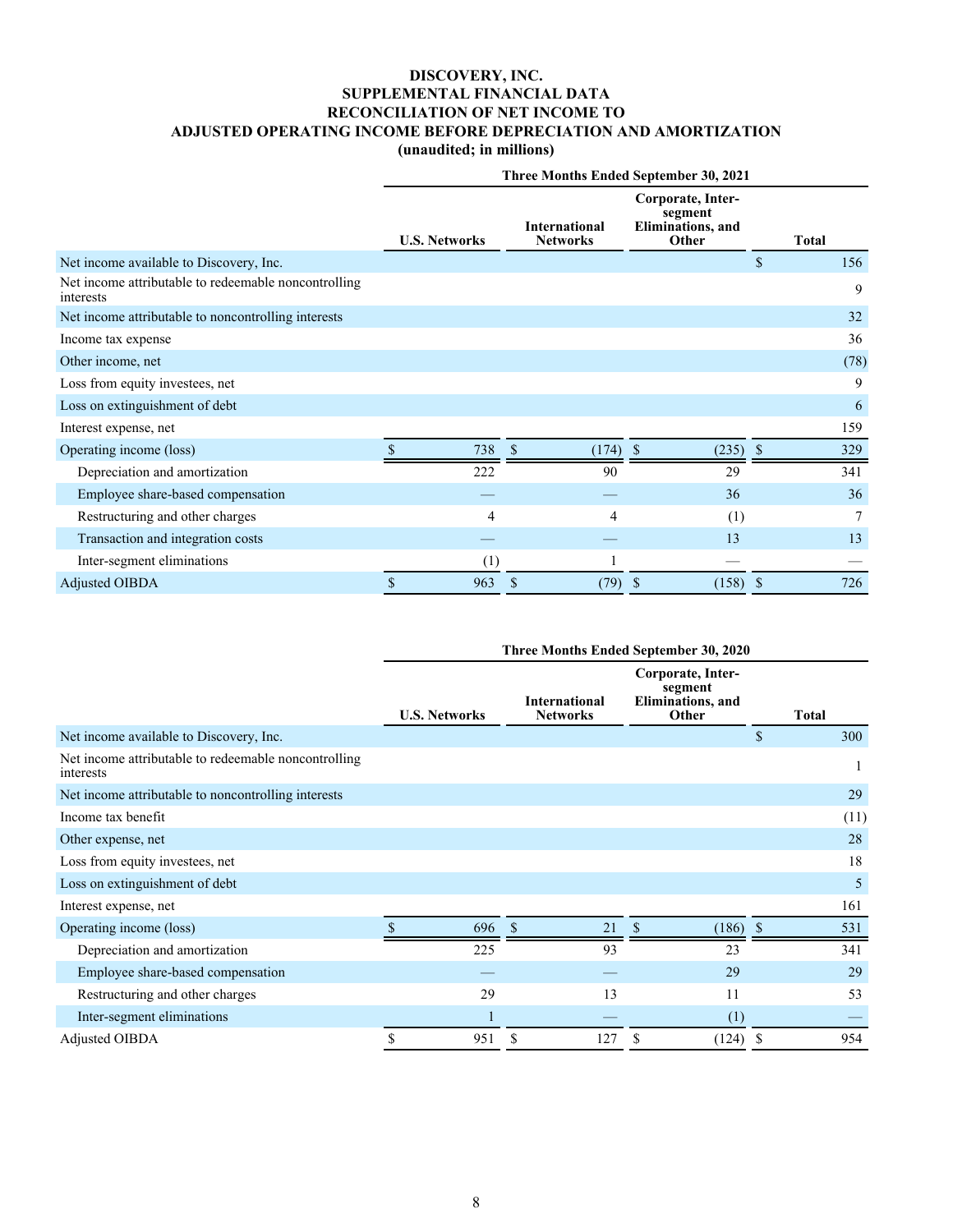## **DISCOVERY, INC. SUPPLEMENTAL FINANCIAL DATA RECONCILIATION OF NET INCOME TO ADJUSTED OPERATING INCOME BEFORE DEPRECIATION AND AMORTIZATION**

**(unaudited; in millions)**

|                                                                   |                      |               | Nine Months Ended September 30, 2021    |                                                                    |             |              |
|-------------------------------------------------------------------|----------------------|---------------|-----------------------------------------|--------------------------------------------------------------------|-------------|--------------|
|                                                                   | <b>U.S. Networks</b> |               | <b>International</b><br><b>Networks</b> | Corporate, Inter-<br>segment<br><b>Eliminations</b> , and<br>Other |             | <b>Total</b> |
| Net income available to Discovery, Inc.                           |                      |               |                                         |                                                                    | $\mathbf S$ | 968          |
| Net income attributable to redeemable noncontrolling<br>interests |                      |               |                                         |                                                                    |             | 22           |
| Net income attributable to noncontrolling interests               |                      |               |                                         |                                                                    |             | 116          |
| Income tax expense                                                |                      |               |                                         |                                                                    |             | 144          |
| Other income, net                                                 |                      |               |                                         |                                                                    |             | (255)        |
| Loss from equity investees, net                                   |                      |               |                                         |                                                                    |             | 20           |
| Loss on extinguishment of debt                                    |                      |               |                                         |                                                                    |             | 10           |
| Interest expense, net                                             |                      |               |                                         |                                                                    |             | 479          |
| Operating income (loss)                                           | 2,241                | \$            | $(30)$ \$                               | (707)                                                              | -S          | 1,504        |
| Depreciation and amortization                                     | 671                  |               | 281                                     | 91                                                                 |             | 1,043        |
| Employee share-based compensation                                 | (1)                  |               |                                         | 125                                                                |             | 124          |
| Restructuring and other charges                                   | 5                    |               | 24                                      |                                                                    |             | 29           |
| Transaction and integration costs                                 |                      |               | $\overline{4}$                          | 48                                                                 |             | 52           |
| Inter-segment eliminations                                        | (3)                  |               | 3                                       |                                                                    |             |              |
| (Gain) loss on disposition                                        | (77)                 |               | 5                                       |                                                                    |             | (72)         |
| Adjusted OIBDA                                                    | \$<br>2,836          | <sup>\$</sup> | 287                                     | \$<br>$(443)$ \$                                                   |             | 2,680        |

|                                                                   |                      |               |                                         | Nine Months Ended September 30, 2020                       |    |              |
|-------------------------------------------------------------------|----------------------|---------------|-----------------------------------------|------------------------------------------------------------|----|--------------|
|                                                                   | <b>U.S. Networks</b> |               | <b>International</b><br><b>Networks</b> | Corporate, Inter-<br>segment<br>Eliminations, and<br>Other |    | <b>Total</b> |
| Net income available to Discovery, Inc.                           |                      |               |                                         |                                                            | \$ | 948          |
| Net income attributable to redeemable noncontrolling<br>interests |                      |               |                                         |                                                            |    | 7            |
| Net income attributable to noncontrolling interests               |                      |               |                                         |                                                            |    | 82           |
| Income tax expense                                                |                      |               |                                         |                                                            |    | 275          |
| Other expense, net                                                |                      |               |                                         |                                                            |    | 92           |
| Loss from equity investees, net                                   |                      |               |                                         |                                                            |    | 62           |
| Loss on extinguishment of debt                                    |                      |               |                                         |                                                            |    | 76           |
| Interest expense, net                                             |                      |               |                                         |                                                            |    | 485          |
| Operating income (loss)                                           | 2,309                | <sup>S</sup>  | 213                                     | <sup>\$</sup><br>(495)                                     | -S | 2,027        |
| Depreciation and amortization                                     | 676                  |               | 259                                     | 66                                                         |    | 1,001        |
| Impairment of goodwill and other intangible assets                |                      |               | 38                                      |                                                            |    | 38           |
| Employee share-based compensation                                 |                      |               |                                         | 53                                                         |    | 53           |
| Restructuring and other charges                                   | 41                   |               | 17                                      | 17                                                         |    | 75           |
| Inter-segment eliminations                                        | 3                    |               |                                         | (3)                                                        |    |              |
| <b>Adjusted OIBDA</b>                                             | \$<br>3,029          | <sup>\$</sup> | 527                                     | \$<br>$(362)$ \$                                           |    | 3,194        |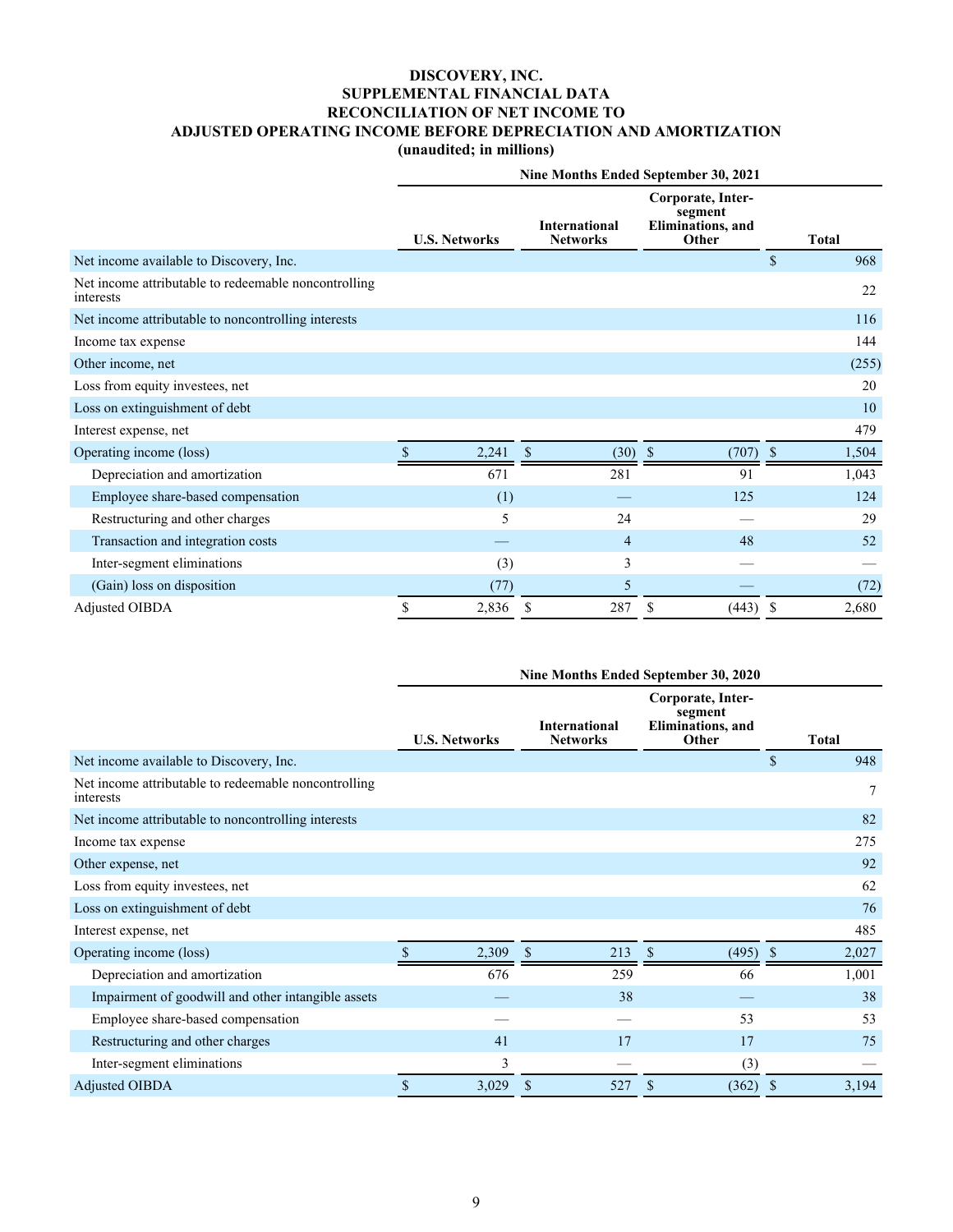#### **DISCOVERY, INC. SUPPLEMENTAL FINANCIAL DATA SELECTED FINANCIAL DETAIL (unaudited; in millions)**

#### **CALCULATION OF FREE CASH FLOW**

|                                       |       |      |  | Three Months Ended September 30, | Nine Months Ended September 30, |  |       |  |       |  |        |                         |
|---------------------------------------|-------|------|--|----------------------------------|---------------------------------|--|-------|--|-------|--|--------|-------------------------|
|                                       | 2021  | 2020 |  | Change                           | $\frac{0}{0}$<br><b>Change</b>  |  | 2021  |  | 2020  |  | Change | $\frac{0}{0}$<br>Change |
| Cash provided by operating activities | 811   | 860  |  | (49)                             | $(6)\%$ \$                      |  | .914  |  | 2,186 |  | (272)  | (12)%                   |
| Purchases of property and equipment   | (106) | 73)  |  | (33)                             | (45)%                           |  | (273) |  | (290) |  |        | $6\%$                   |
| Free cash flow                        | 705   | 787  |  | (82)                             | $(10)\%$                        |  | .641  |  | .896  |  | (255)  | $(13)\%$                |

## **Definitions and Sources**

**(1) Methodology for Calculating Growth Rates Excluding the Impact of Currency Effects:** The impact of exchange rates on our business is an important factor in understanding period-to-period comparisons of our results. For example, our international revenues are favorably impacted as the U.S. dollar weakens relative to other foreign currencies, and unfavorably impacted as the U.S. dollar strengthens relative to other foreign currencies. We believe the presentation of results on a constant currency basis ("ex-FX"), in addition to results reported in accordance with GAAP, provides useful information about our operating performance because the presentation ex-FX excludes the effects of foreign currency volatility and highlights our core operating results. The presentation of results on a constant currency basis should be considered in addition to, but not a substitute for, measures of financial performance reported in accordance with GAAP.

The ex-FX change represents the percentage change on a period-over-period basis adjusted for foreign currency impacts. The ex-FX change is calculated as the difference between the current year amounts translated at a baseline rate, which is a spot rate for each of our currencies determined early in the fiscal year as part of our forecasting process (the "2021 Baseline Rate"), and the prior year amounts translated at the same 2021 Baseline Rate.

In addition, consistent with the assumption of a constant currency environment, our ex-FX results exclude the impact of our foreign currency hedging activities, as well as realized and unrealized foreign currency transaction gains and losses. Results on a constant currency basis, as we present them, may not be comparable to similarly titled measures used by other companies.

**(2) Adjusted OIBDA and Adjusted OIBDA Excluding the Impact of Currency Effects:** The Company evaluates the operating performance of its segments based on financial measures such as revenues and Adjusted OIBDA. Adjusted OIBDA is defined as operating income excluding: (i) employee share-based compensation, (ii) depreciation and amortization, (iii) restructuring and other charges, (iv) certain impairment charges, (v) gains and losses on business and asset dispositions, (vi) certain inter-segment eliminations related to production studios, (vii) third-party transaction and integration costs, and (viii) other items impacting comparability.

The Company uses this measure to assess the operating results and performance of its segments, perform analytical comparisons, identify strategies to improve performance, and allocate resources to each segment. The Company believes Adjusted OIBDA is relevant to investors because it allows them to analyze the operating performance of each segment using the same metric management uses.

The Company excludes share-based compensation, restructuring and other charges, certain impairment charges, gains and losses on business and asset dispositions and acquisition and integration costs from the calculation of Adjusted OIBDA due to their impact on comparability between periods. The Company also excludes the depreciation of fixed assets and amortization of intangible assets, as these amounts do not represent cash payments in the current reporting period. Certain corporate expenses and inter-segment eliminations related to production studios are excluded from segment results to enable executive management to evaluate segment performance based upon the decisions of segment executives. Adjusted OIBDA should be considered in addition to, but not a substitute for, operating income, net income, and other measures of